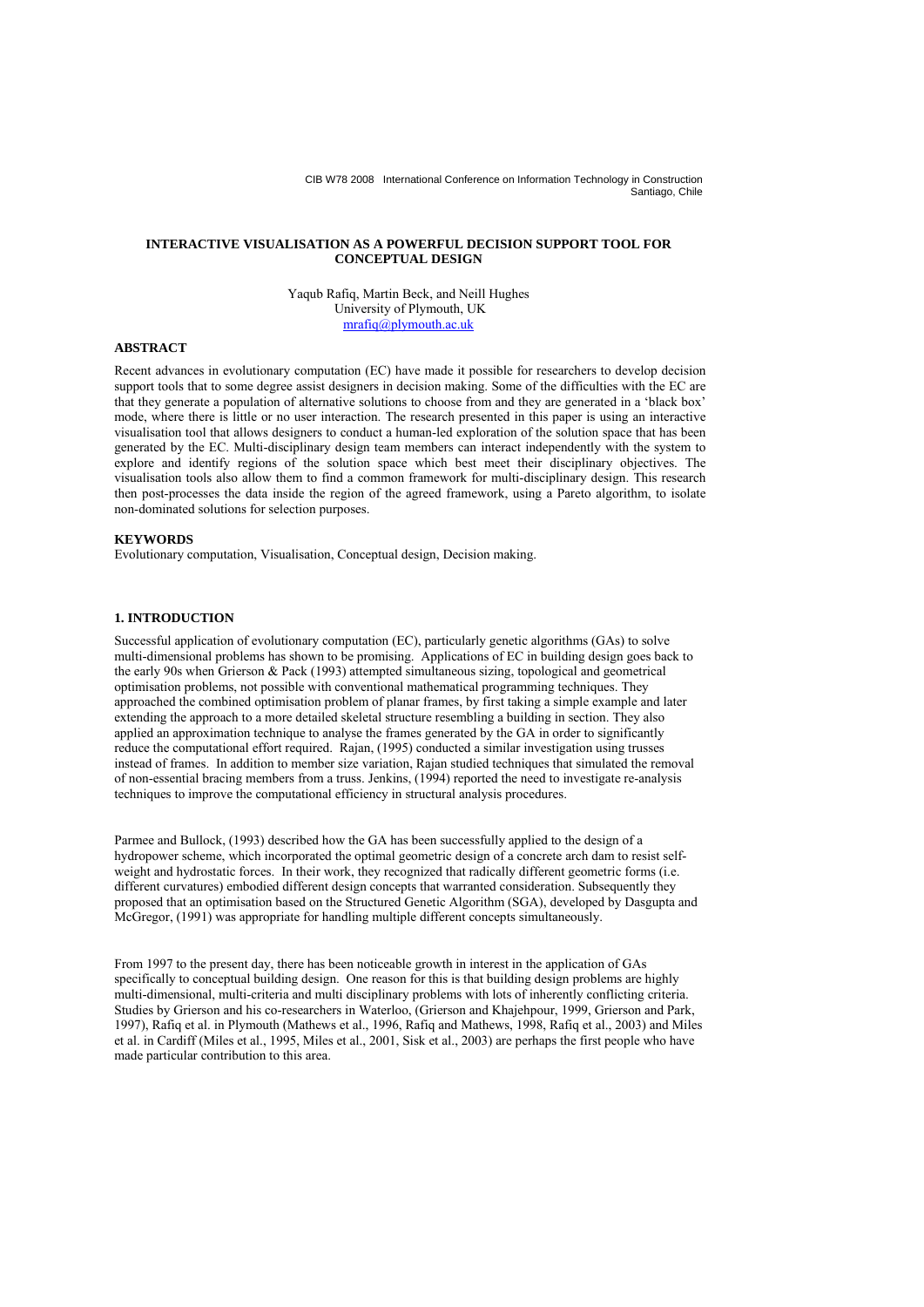# **2. MAJOR ATTRIBUTES OF AN INTERACTIVE VISUALISATION SYSTEM**

Interactive evolutionary systems can be categorized into two broad groupings: Where the user makes a subjective evaluation at the selection stage, and where the user changes design objective preferences (see also Parmee, 2002, for similar categorisation.)

In terms of visualisation two broad approaches can be identified. Firstly, it is the result of the search process which is presented to the designer, thus in the single objective case the classic approach has been a simple fitness plot and in the multi-objective case, plotting the Pareto front or Pareto surface (the work of Grierson and Khajehpour, 2002, puts this technique to good effect). Secondly, in more sophisticated systems the focus has been on the visualisation of the GA search process itself: This may involve tracing the ancestry of the evolving individuals or representing the genetic composition of individuals (see Hart and Ross, 2001, Collins, 2002, and Smith et al., 2002). In all cases visualisation is performed during or after the GA run has terminated and the user is not able to interact with the system either to refine the search or to move the search to a different area of the search space.

A major objective of an interactive visualisation system, presented in this paper, is to assist the designer through a human-led interaction to explore a range of feasible and innovative solutions that best fit the design brief requirements.

The process of exploration of search and solution spaces is more useful at the conceptual stage of the design process where design information is ill defined. The interactive visualisation process is fundamentally different from the traditional search and optimisation as it opens a human window in which the user freely interacts with the system to explore and visualise the search and solution spaces to find regions of more promising solutions that suit the design requirements. It does not solely rely on encoded quantifiable objectives as the search is guided by the human-led interaction and new boundaries, constraints and requirements are dynamically introduced. Many conceptual design considerations that are qualitative parameters can be incorporated through direct human-interaction. It is capable of visualising multidimensional problems and presenting information interrelationships between design parameters and/or objectives.

## **3. AN INTERACTIVE VISUALISATION AND CLUSTERING GENETIC ALGORITHM SYSTEM**

The Interactive Visualisation and Clustering Genetic Algorithm System (IVCGA) developed by Packham et al. (Packham, 2003, Packham et al., 2004a, Packham et al., 2004b, Rafiq et al., 2005) is a system that was designed and built to focus on user interaction at the outset and allows the user to freely interact with specific regions of the search space. The work is centred on a user interface that allows the user to 'zoom in' to specific regions of the search and solution space, defined by the user, and create new data using further GA runs.

By including a flexible interactive user interface supported by visualisation tools, the IVCGA allows the designer to conduct a focused and concentrated search inside regions of high performance solutions or to extend the search outside the boundaries of the current search. It is possible to incorporate non-encoded design requirements into the human-driven search and evaluation process.

In the IVCGA, the constraints are removed as much as possible and *all* the data produced by a short number of the GA runs is initially available for visualisation. The user can then choose to keep or filter out information as required interactively. The data is then clustered using a fast, novel technique according to user requirements, based on parameters of objectives spaces. The advantage of this method is that data is generated very quickly and low performing, but potentially interesting solutions are not filtered out from the results by imposing constraints.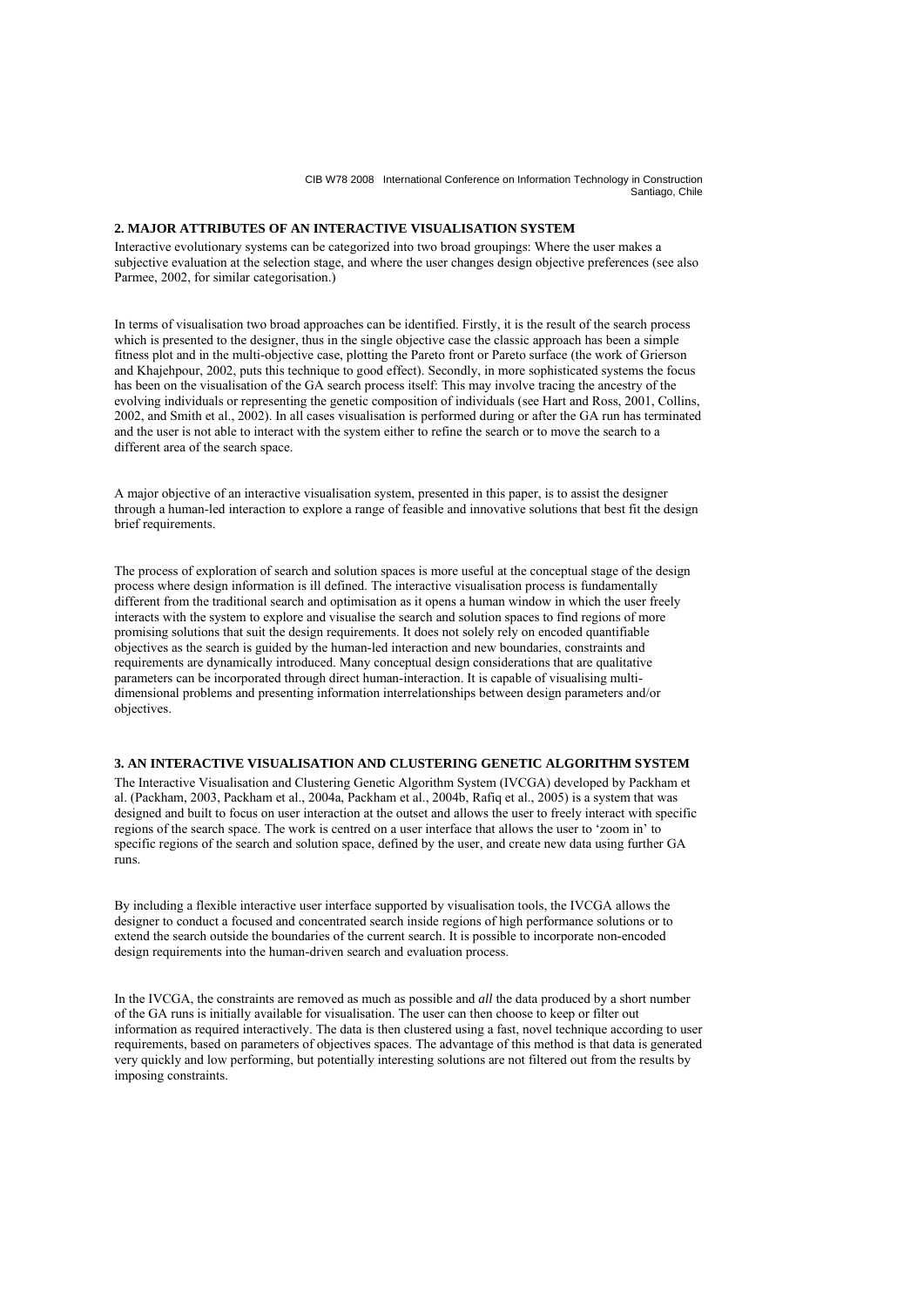The authors believe that by combining flexible user interaction and visualization capabilities with the power of the evolutionary computation in a human-driven interactive system, such a system could deliver invaluable decision support and knowledge discovery, as advocated by Parmee et al. (2000) and Mathews et al. (1995).

The IVCGA was designed to offer the following features:

- The fast generation of diverse data by running a simple GA for a low number of generations to reduce the number of function calls with normal crossover and mutation rates. The diversity of solutions is maintained by applying a high mutation rate when duplicate solutions are identified.
- An easy to use interface that allows direct manipulation of the data and views. Various high dimensional visualization techniques are supplied to enable understanding of the data from different viewpoints and a combination of parameters.
- An automatic clustering procedure is built into the system that identifies clusters relevant to the problem in hand. Colour is used to highlight important clusters, enhancing perceptual understanding of the data.
- Extensive interaction is supported allowing the generation of further data with the GA inside or outside regions identified by the user or clustering algorithm. The definition of clusters can be modified by the user or even created manually, ensuring complete freedom of search and human-led exploration of the search space.

The objective of this study is to post-process a large amount of data within a region of the solution space that has been agreed by the multi-disciplinary design team as the mutually inclusive region, to present a smaller set of non-dominated solutions using Pareto optimal techniques for further consideration by the multi disciplinary team.

## **4. PROBLEM DEFINITION**

In this study three disciplines: the architectural; the structural engineering and the heath and ventilation engineering disciplines are included. Two construction materials (steel and concrete) are used in the case studies.

Although solutions generated by the evolutionary computation (EC) use a complex objective fitness evaluation process, considering essential design requirements related to each discipline, mostly the optimum layouts of the buildings are presented as a visual measure of fitness evaluation for presentation purposes. At the end some examples of the interface between the visualization tools and 3D CAD systems are demonstrate, but work in this area is in its infancy.

To simplify the problem, 9 independent parameters (construction material, number of floors, bay size, number of bays in x-direction, cladding type, floor type, window type, window ratio and unit land cost) and 5 dependent design parameters (total area, bay size, number of bays in y-direction, building length and width) are used.

Independent parameters are the GA variables, values of which are assigned through the GA optimization process. Values of the depending parameters are determined from the independent GA variables. Four objectives are defined by the multi-disciplinary team (area loss, energy cost, floor cost and structure cost). These objectives are related to the three disciplines involved in a multi-disciplinary design.

Multidisciplinary issues regarding the design of a commercial building with a total letable area of 8000  $m<sup>2</sup>$  are investigated. Maximum number of storeys is limited to 8.

There are over 8 million possible solutions using EC. Using the IVCGA the total number of solutions initially generated was 6300 alternative solutions. The mutually inclusive region consisted of 1857 individual solutions. Number of non-dominated solutions isolated by the Pareto technique was 164. Out of which 112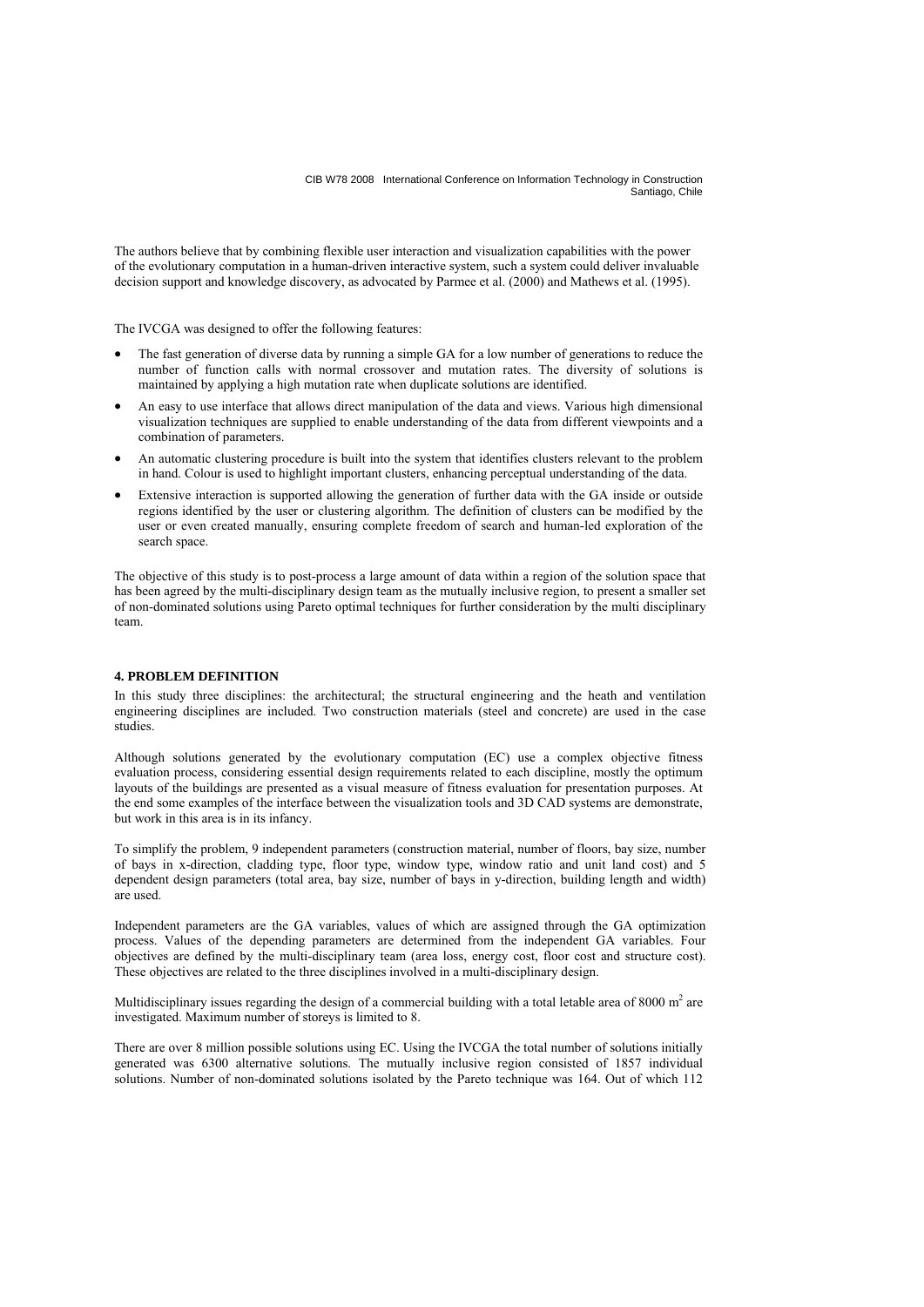solutions were steel structures and the rest were concrete structures. For details of multi-disciplinary exploration and identifying regions of mutually inclusive designs, refer to (Rafiq et al. 2008a, Rafiq et al. 2008b).

## **5. EXPLORATION OF SOLUTION SPACE USING IVCGA**

An advantage of the IVCGA as a powerful visualization tool is that it allows interactive user interaction to efficiently explore the solution space. IVCGA consists of two main modules: the GA as a powerful search engine and the visualization tools as an aid for interactive exploration.

During the GA search process no constraints are permitted. The GA runs for 21 generations and with a standard population size of 100, produces a possible 2100 alternative solutions. This process is repeated for each objective independently.

The interactive exploration process used in this study is conducted in three levels:

- 1. Independent exploration of the solution space by individual members of the multi-disciplinary team to explore the solution space in order to locate regions which better satisfy their individual design requirements. In this process designers from each of the disciplines run the GA search tool using their own objectives as a measure of fitness for assessing the suitability of individual solutions.
- 2. Integrated exploration by all members of the design team collectively to negotiate boundaries of the mutually inclusive region of the solution space that partially satisfy requirements of all parties involved. In this process regions selected during the independent exploration are superimposed to agree on the boundaries of the mutually inclusive region. This mutually inclusive region is considered as an agreed framework for further multi-disciplinary activities.
- 3. Pareto solutions to narrow down and focus the exploration to about 10% of the non-dominated solutions within the mutually inclusive region.

Details of the first two processes can be found in Rafiq and Beck (2008a, 2008b). Here we only focus on the third step which concentrates on pre-processing the data generated by the first two processes to identify a set of non-dominated solutions and explore the suitability of these solutions against the requirements of each the three parties involved in the design.

## **6. POST PROCESSING OF DATA INSIDE MUTUALLY INCLUSIVE REGION USING PARETO RANKING**

## **6.1. MULTI-DISCIPLINARY EXPLORATION**

Figure 1 shows the process of defining the mutually inclusive region of the solution. The top left frame shows superimposing the architectural preferred region of the solutions space, indicated by the cluster of cyan triangles (each triangle represent an individual solution) with the structural engineering region, indicated by the green cluster.

Similarly the top right and bottom left frames respectively represent superimposing process for the architecture and M&E and the M&E and the structural engineering preferred regions. Finally the bottom right frame shows the common area for all three disciplines, the mutually inclusive region of the solution space, signified by the purple cluster.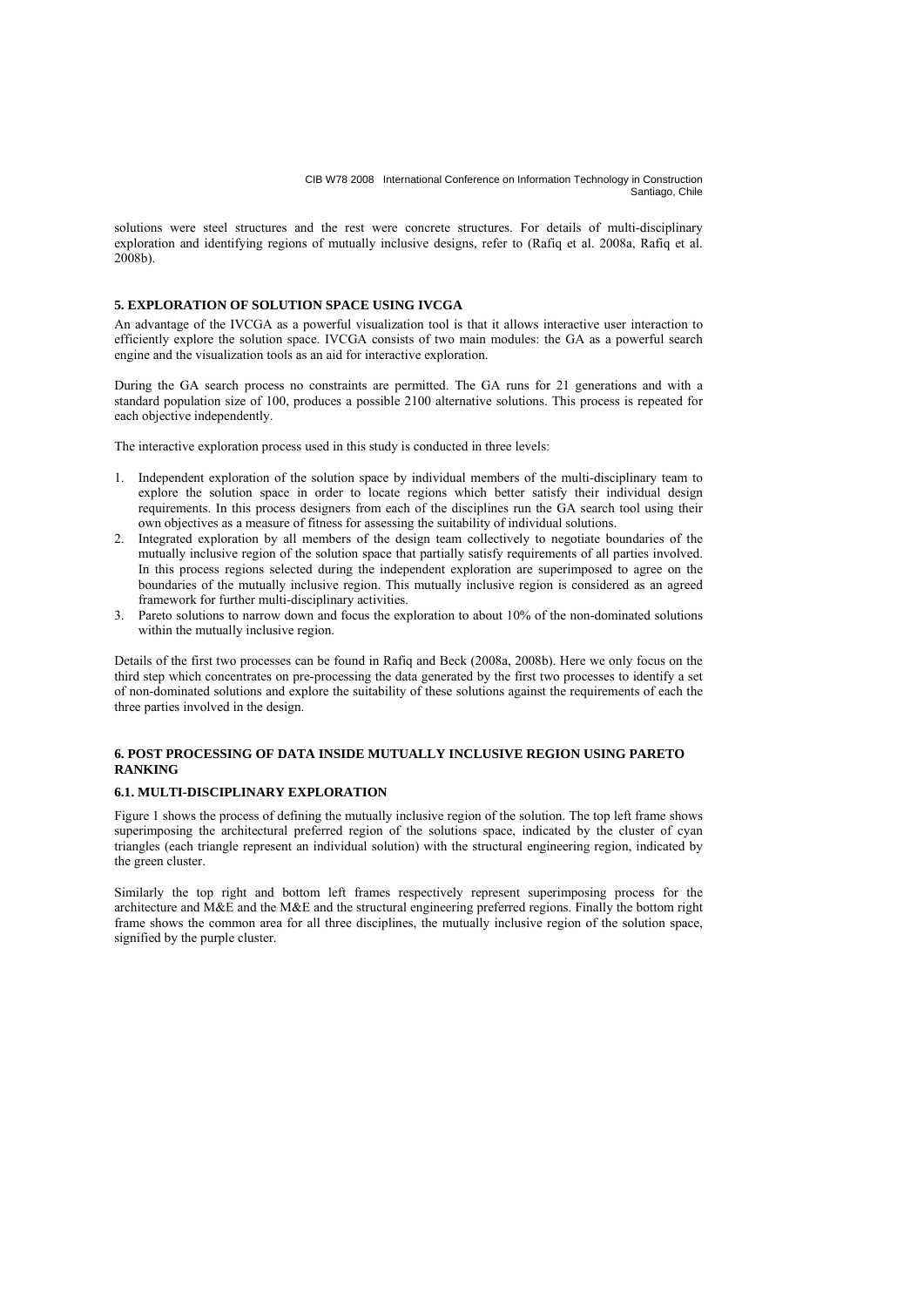

Cayn =areaLoss, Green =structCost Copper=eCost & Purple mutually inclusive region Figure 1. Defining mutually inclusive region

A 3-dimensional view of the mutually inclusive region along with a floor plan and some details of two near optimal solutions are shown in Fig. 2.



Figure 2 A 3-D representation of the mutually inclusive region along with two candidate designs solutions (one concrete and one steel option)

# **6.2. POST PROCESSING DATA USING PARETO NON-DOMINATED RULES**

Once the mutually inclusive region of the solution process has been agreed by the three disciplines and the framework of the future multi-disciplinary activities are agreed, members of the design team can focus only on solutions within the boundaries of this region (the purple cluster in Figs. 1&2).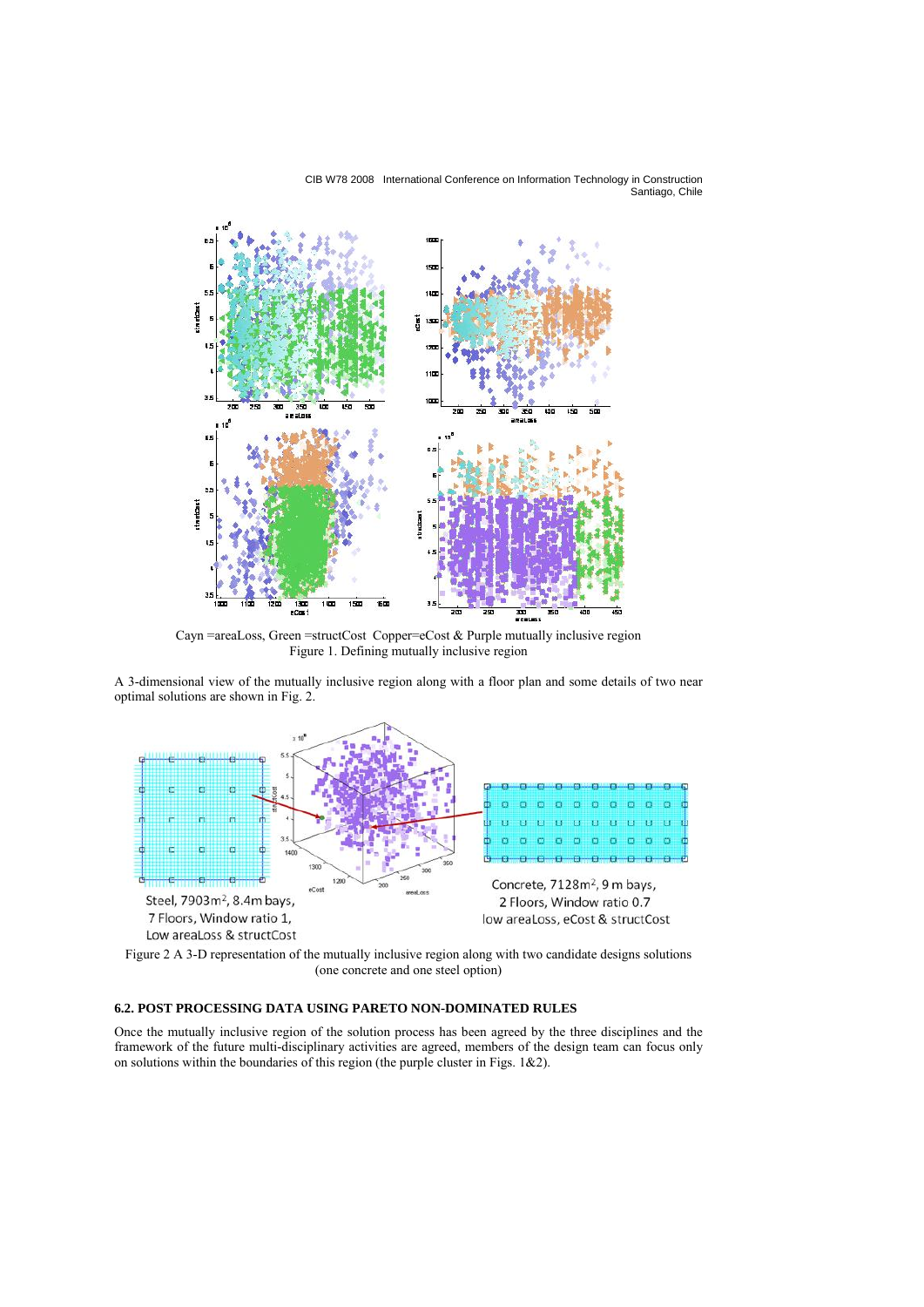As mentioned before, 1857 individual solutions are enclosed within the purple cluster, which by itself is a large solution space to deal with.

In order to narrow down the exploration space, a Pareto algorithm was used to rank solutions within the purple cluster into several Pareto sets based on the non-dominated rule defined by Pareto. This non-dominated rule states that *it is not possible to improve any of the criteria without a compromise, which would worsen at least one other criterion.* 

Design solutions within the mutually inclusive regions were divided into a number of Pareto sets as follows:

- 1. The Pareto algorithm was run using all 1857 individual designs within the mutually inclusive region for three objectives (minimizing areaLoss, eCost and structCost). Implementing this process all non-dominated solutions within the mutually inclusive region were ranked to identify the first Pareto set. There were 64 solutions within this region.
- 2. In the next step all 64 solutions identified as the first Pareto set were removed and the Pareto algorithm was run with the remainder of solutions and the second Pareto set was identified.
- 3. This process was repeated until all solutions within the mutually inclusive region were exhausted.

Although 64 solutions in the first Pareto set is plenty to work with, due to the multi-dimensionality of the problem it was decided to combine the two top Pareto sets in the selection process. Fig. 2 shows position of the two Pareto sets within the solution space.



Identifying sets of Pareto non-dominated solutions is useful for the multi-disciplinary negation process. It facilitates the multi-disciplinary design team members with the opportunity to:

- Explore the interrelationship between various design parameters and objectives.
- Discover the impact of individual decisions on the decisions of other members of the team and on the overall design and hence the overall cost of the project.
- Discover a deeper knowledge of the overall design issues and knowledge of the boundaries and limitations of her/his own decisions and those of other members of the design team.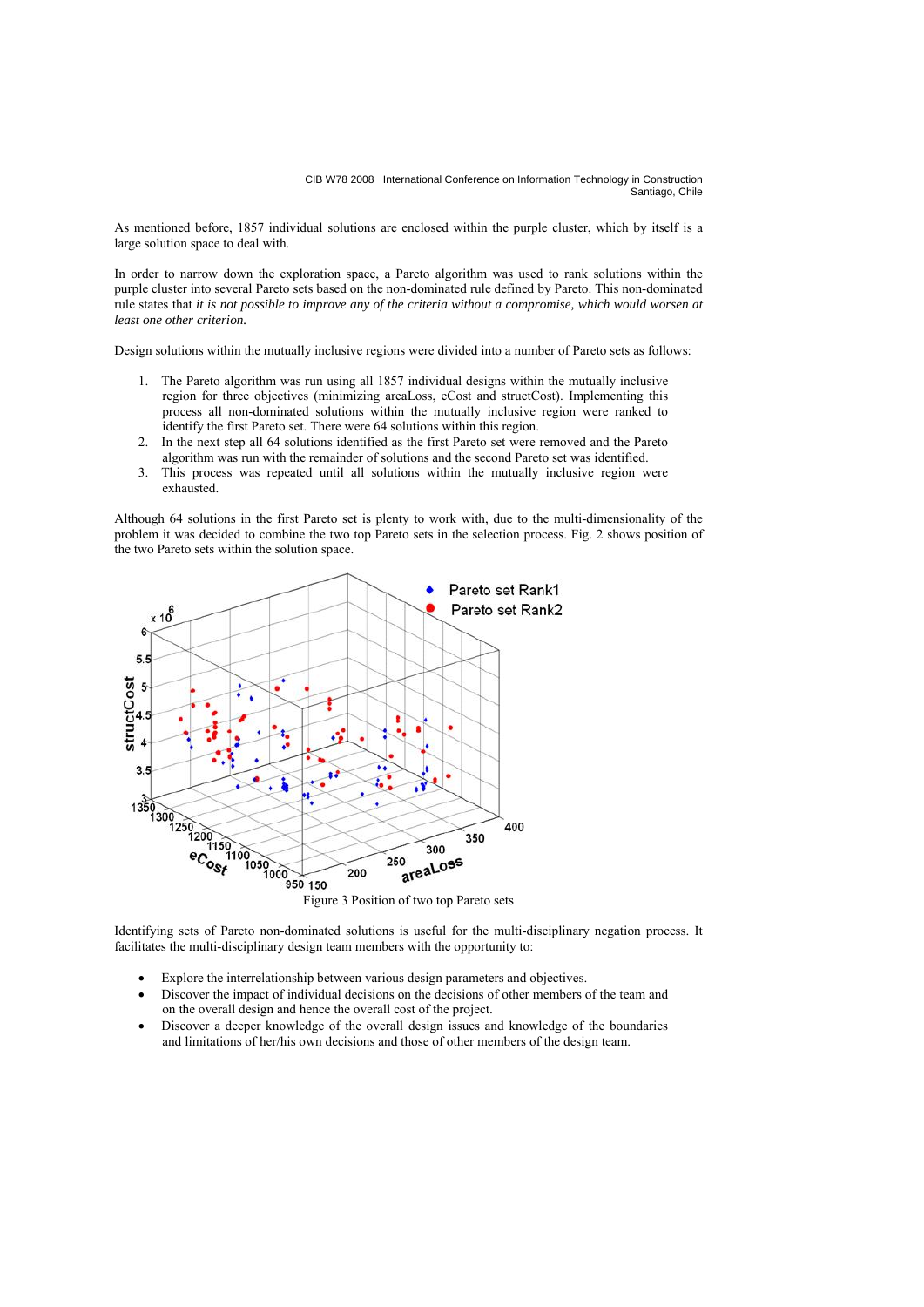• Better appreciation and understanding of the overall design requirements and constraints, which makes it easy to compromise as the whole picture is clearer and there is little room for pushing selfish requirements as is the case in the conventional negation process.

Some of the benefits of using the Pareto non-dominated solutions are discussed in the following section.

Fig. 4 shows 2D plots of one objective against another. It should be noted that each plot in Fig. 4 is a 2 dimension representation of a 3 dimension object in Fig. 3. Even in a 2 dimension plot there is a clear Pareto front marked by a red line in each plot, which could be considered as the Pareto front for the two objectives that each plot represent.



Information presented in Fig. 4 was transferred into the IVCGA for further exploration. Fig. 5 shows samples of non-dominated solutions for lower areaLoss and/or lower energy cost.



Bays 8m, winRatio 0.85

Figure 5 Pareto Designs (Building Footprints) Satisfying areaLoss and eCost Objectives

Designs adjacent to the vertical axis are those designs which have low areaLoss, but their suitability for energy usage is not optimal. Conversely designs adjacent to the horizontal axis which have low energy consumption may not fit in terms of areaLoss. Another interesting finding of the information presented in Fig. 5 is that the total letable floor areas for all designs along this Pareto front are below the required 8000m<sup>2</sup>. This may be an indication that there are no good solutions in the region of 8000m<sup>2</sup> that simultaneously satisfy both optimum energy and optimum areaLoss requirements.

Figure 6 shows samples of non-dominated solutions for lower areaLoss and/or lower structural cost.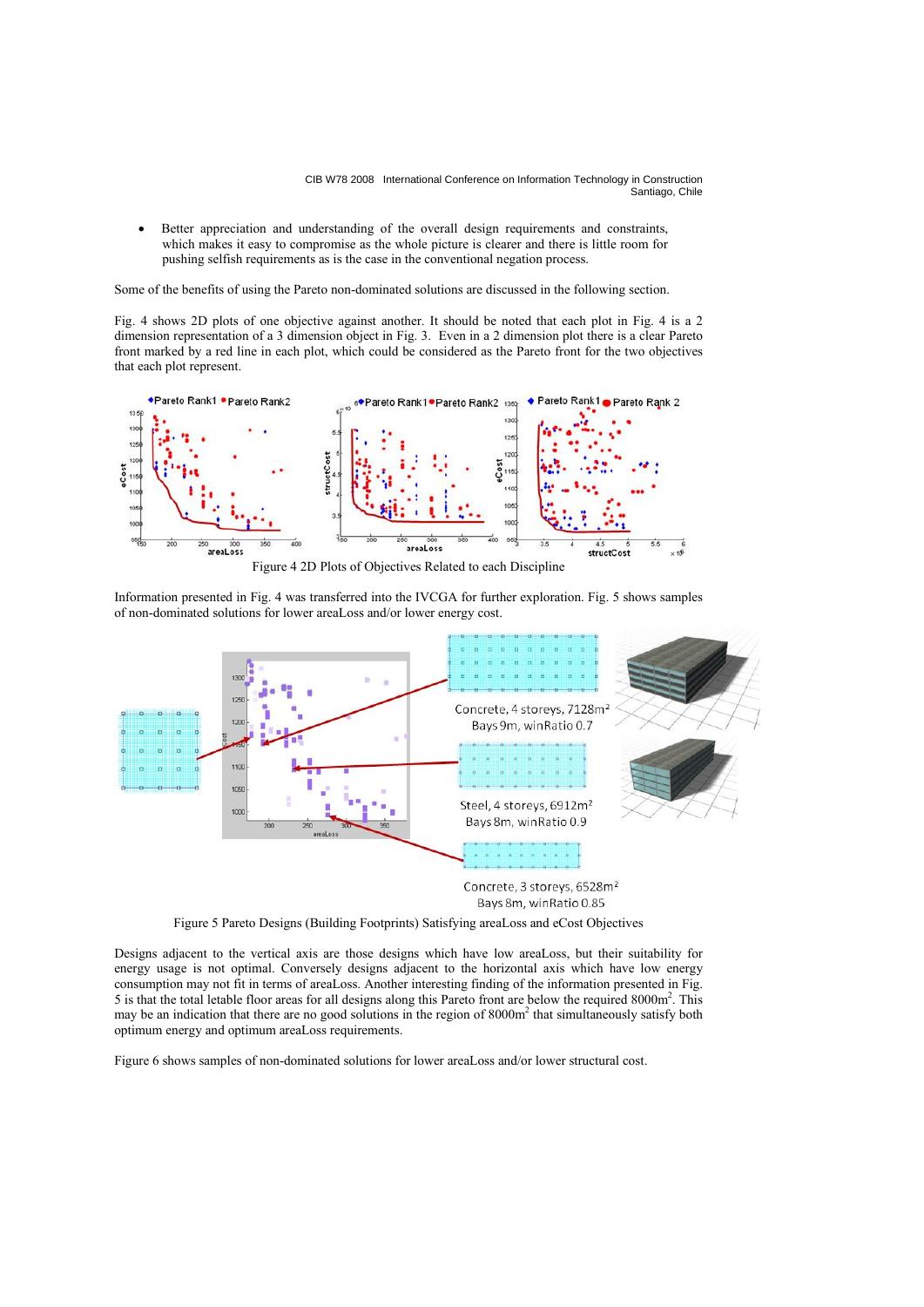

Figure 6 Pareto Designs (Building Footprints) Satisfying areaLoss and structCost Objectives

From Fig. 6 it is clear that good solutions for low areaLoss and moderate structCost having total letable areas close to the required  $8000m^2$  are achievable. Solutions with lower structural costs are either less then  $8000m^2$ or expensive in terms of areaLoss, which may not be desirable for the architectural requirements. In Fig. 6 designs belonging to concrete construction material are coloured in green.



 Figure 7 3D CAD model of the steel structured, 6912m2, 8m bay, 0.9 window proportion 4 storey building, with the VRML model shown on the right.

Further investigation of figure 7 revealed that most solutions satisfying both areaLoss and structCost belonged to steel frames. It was also discovered that there were no designs in concrete material that satisfy total area requirement of  $8000m^2$ .

IVCGA facilities the opportunities for designers to conduct a more focused search for each construction material or any other aspect of the design that enables them to pinpoint desirable solutions within a short time.

# **7. LINKS WITH CAD TOOLS**

Although building footprint is a quick, easy and convenient way for assessing the suitability of designs, it cannot present sufficient details to justify making decisions in selecting final design solutions on its own. Three and 4D technologies are ready for use in design, construction and manufacturing areas. It may be timely to implement these technologies at the conceptual stage of the design process.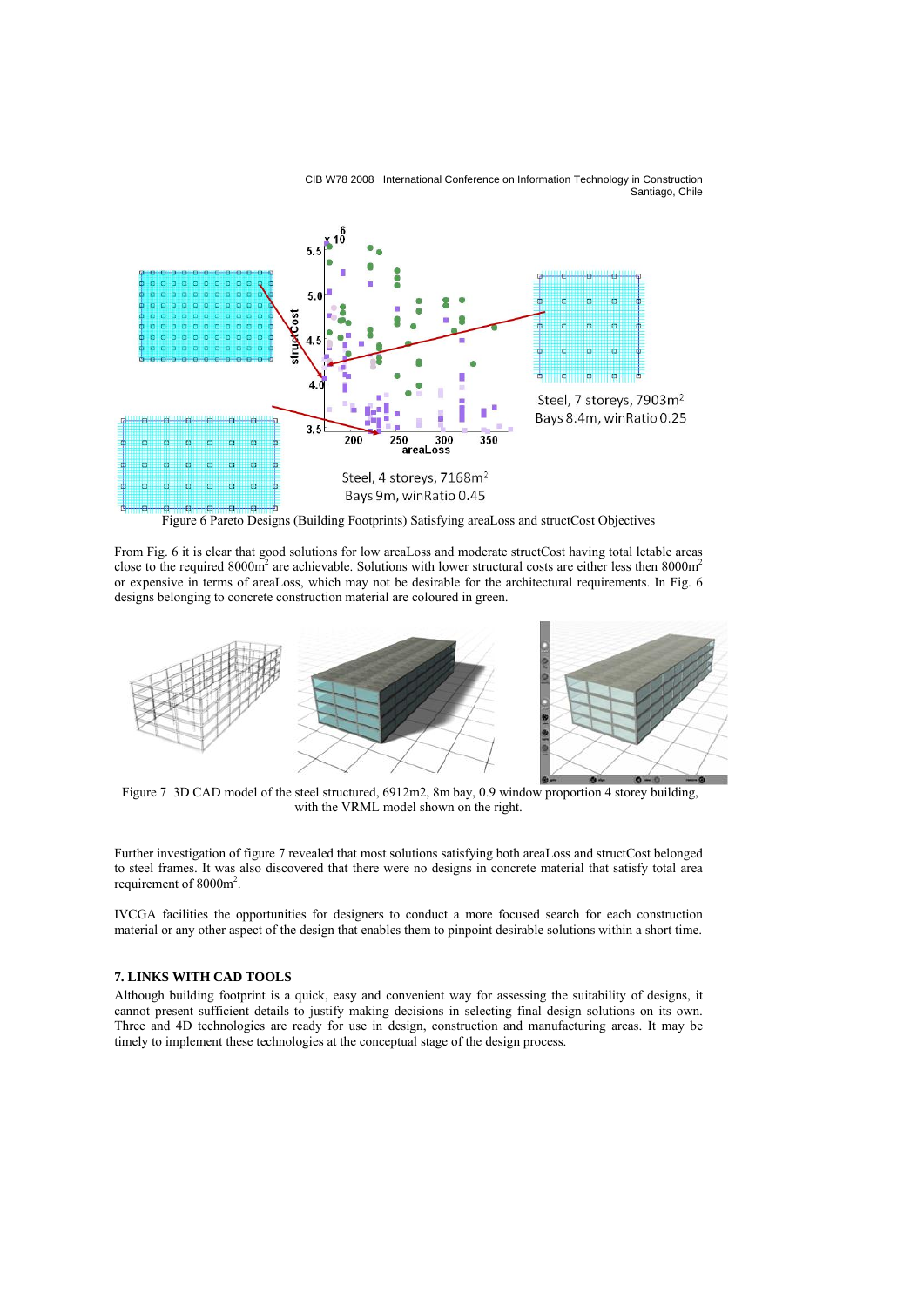We have started preliminary trials in presenting solutions generated by the IVCGA and narrowed down using Pareto optimal techniques using 3D representation and a walkthrough inside and outside of the buildings.

It must be mentioned that although use of 3D representation and a walkthrough inside and outside of the buildings are excellent tools at the final selection stage, where only a few candidate designs are shortlisted for final selection, they are time consuming processes and use of building footprint for preliminary assessment has its own merits. This is one reason which makes integration with CAD tools at the outset of the exploration process unworkable and unnecessary. Therefore interface with CAD system at the later stage is encouraged.

Every 3D CAD system provides tools for the operator to visually assess the model in a real time interactive manner, whether that be by using specific walk through and fly though facilities or the standard panning, zooming, rotating type operations. Access to this visualisation functionality either requires an installation of the full CAD application or a compatible viewer. Certain neutral 3D model formats, such as VRML, provide means of viewing the model without the need for this specialist software. VRML also provides intuitive interactive functionality, enabling the user to easily navigate and view the model. VRML files are text based and are relatively straight forward to automatically generate. For this reason VRML has been selected to further explore suitability of solutions generated by the IVCGA to give the designer a better understanding of these alternative designs.

By interfacing IVCGA with VRML, each design selected from the solution set will be automatically be written as a VRML97 formatted file, processed and presented, giving the user an interactive first person experience of walking around the building.

#### **8. CONCLUSIONS**

This paper has demonstrated that IVCGA, as a powerful decision support tool, facilitates user interaction, which allows members of the multi-disciplinary design team to conduct independent exploration of the solution space in order to locate regions which better satisfy their individual design requirements. It also allows integrated exploration by all members of the design team collectively to negotiate boundaries of the mutually inclusive region of the solution space that partially satisfy requirements of all parties involved. In this process regions selected during the independent exploration are superimposed to agree on the boundaries of the mutually inclusive region. This region will constitute a framework for all future multi-disciplinary design activities. The research introduced a novel way of using a Pareto algorithm to narrow down and focus the exploration to about 10% of the non-dominated solutions within the mutually inclusive region. This would assist members of the multi-disciplinary design team to decide on a few negotiated solutions that best suit the multi-disciplinary design/client requirements.

## **REFERENCES**

COLLINS, T. D. (2002) Visualizing Evolutionary Computation In Ghosh, A., & Tsutsui, S. (Eds.), Advances in Evolutionary Computation. Springer Verlag.

DASGUPTA, D. & MCGREGOR, D. (1991) A Structured Genetic Algorithm. Glasgow, University of Strathclyde, UK.

GRIERSON, D. E. & KHAJEHPOUR, S. (1999) Multi-Criteria Conceptual Design of Office Buildings Using Adaptive Search. 6th Workshop of the European Group of the Structural Engineering Applications of Artificial Intelligence (EG-SEA-A) September. Warsaw,.

GRIERSON, D. E. & KHAJEHPOUR, S. (2002) Method for conceptual design applied to office buildings. Journal of Computing in Civil Engineering, 16, 83-103.

GRIERSON, D. E. & PAK, W. H. (1993) Optimal Sizing, Geometrical and Topological Design Using a Genetic Algorithm. Structural Optimization, 6, 151-159.

GRIERSON, D. E. & PARK, K. W. (1997) Optimal Conceptual Topological Design. in Advances in Structural Optimization.

HART, E. & ROSS, P. (2001) GAVEL: A new tool for Genetic Algorithm Visualization

IEEE Transactions on Evolutionary Computation, 5, 335-348.

JENKINS, W. M. (1994) A Space Condensation Heuristic for Combinatorial Optimization. IN TOPPING, B. H. V. & PAPADRAKAKIS, M. (Eds.) Advances in Structural Optimization, AI CIVIL-COMP 94.